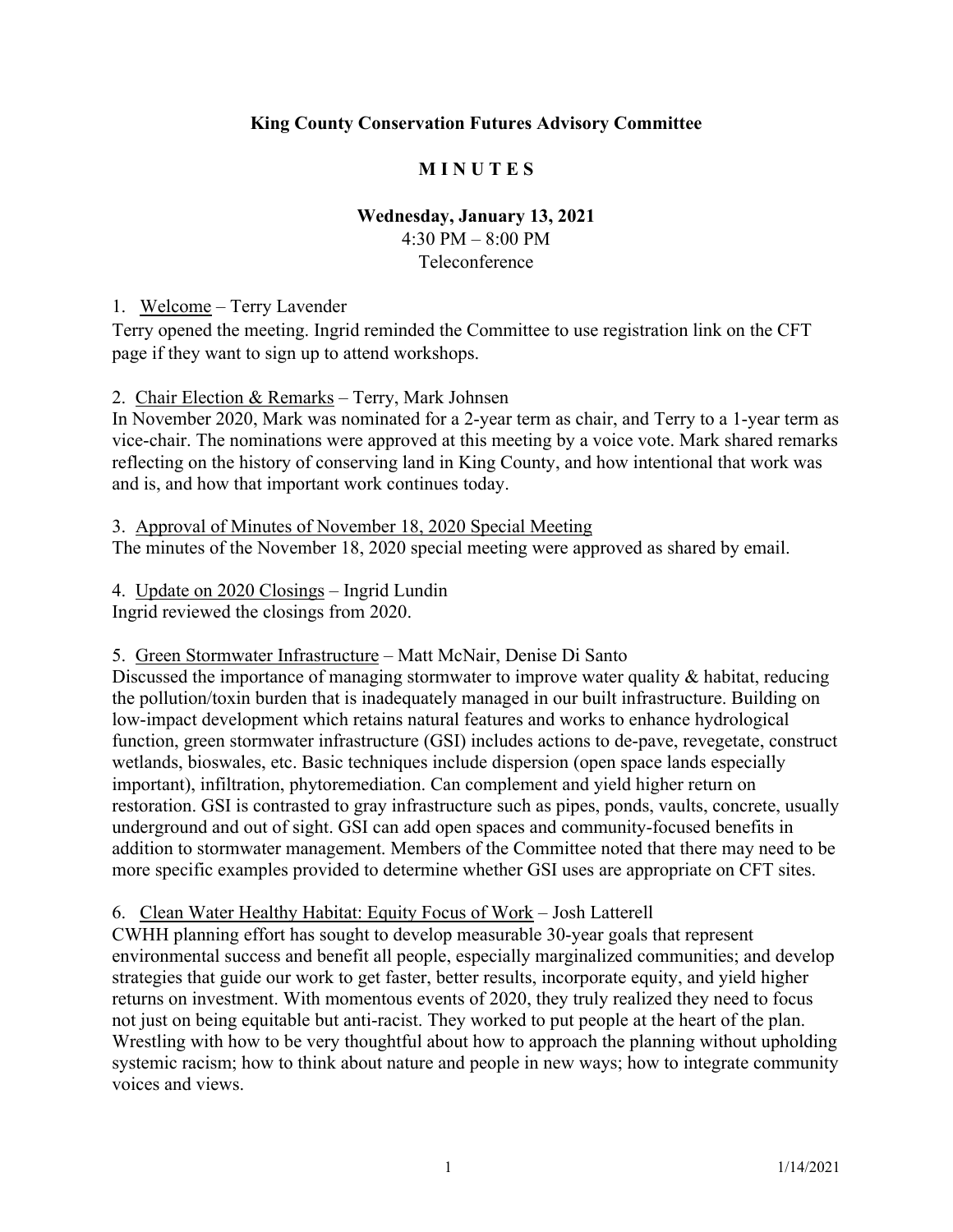# 7. New Parks Levy Grant Programs – Kevin Brown

Discussed new grants included in the 2020-2025 Parks Levy. Targeted Equity up to \$10M with a focus on access, programs, capacity building, land acquisition. Aquatic Centers up to \$44M to build or improve public aquatic centers. Open space river corridors up to \$22M with a key focus on river corridors, multi-benefit restoration and passive recreation projects. Capital Projects Open Space up to \$25M for acquisition and development projects in urban areas. Anticipating grant season in early fall 2021.

### 8. Charter Open Space Amendment update – Sarah Brandt

Overview of the Charter Open Space Amendment adopted in 2009 that allows for adoption of a High Conservation Value inventory, which restricts any changes to the intended use of the property is restricted in the future. Changes to inventory require a supermajority vote of council. Update to inventory in 2015, and Parks is working on a 2021 update. Will be bundled with Open Space Plan work later in 2021.

#### 9. Appraisals & Valuing Properties – Kurt Engstrom, Ingrid Lundin

Ingrid noted the Committee sees grant applications with estimated costs, and often has questions about valuations. Discussed that the project must appraise the project with a third-party qualified appraiser and have the appraisal reviewed. Kurt discussed appraisals of easements, and other considerations taken into account during the process of valuing properties.

Meeting adjourned at 7:40 pm.